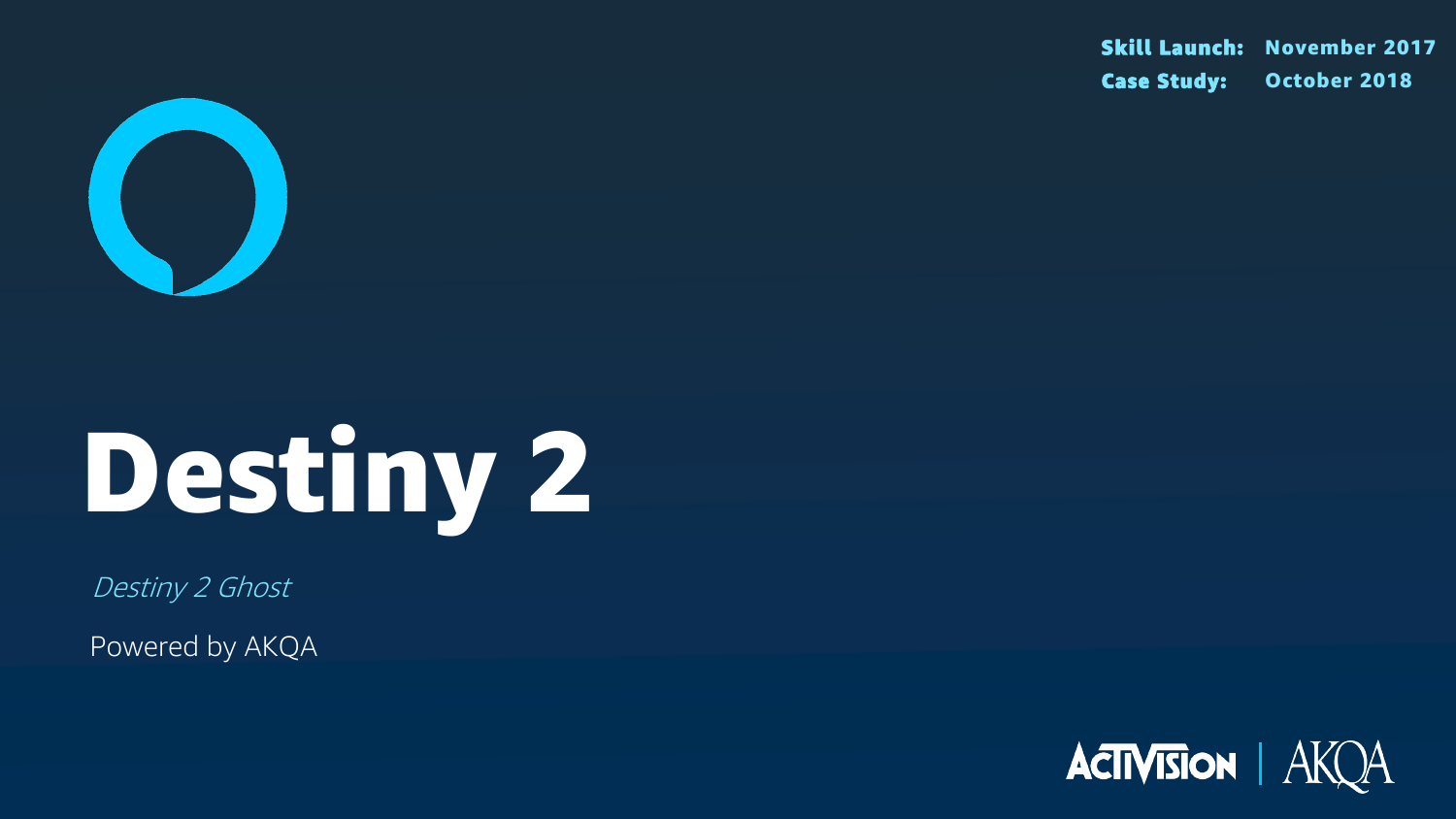### Problem

Games used to be simple. But games have changed. Multiple worlds. Thousands of characters. That's the story of Destiny 2. The story was so expansive, you needed a guide. Enter "Ghost," the in-game companion.

Ghost was helpful, but more was needed to make this massive universe accessible for new fans.

AKQA and Activision teamed up to tackle this challenge and take the gaming experience to the next level.

### **Opportunity**

# Case Study – Destiny 2

What if Ghost was able to be even more assistive inside the game, while living outside it? This idea, paired with the interface of voice activation using Alexa, was a potent combination to unlock new potential in the gaming companion.

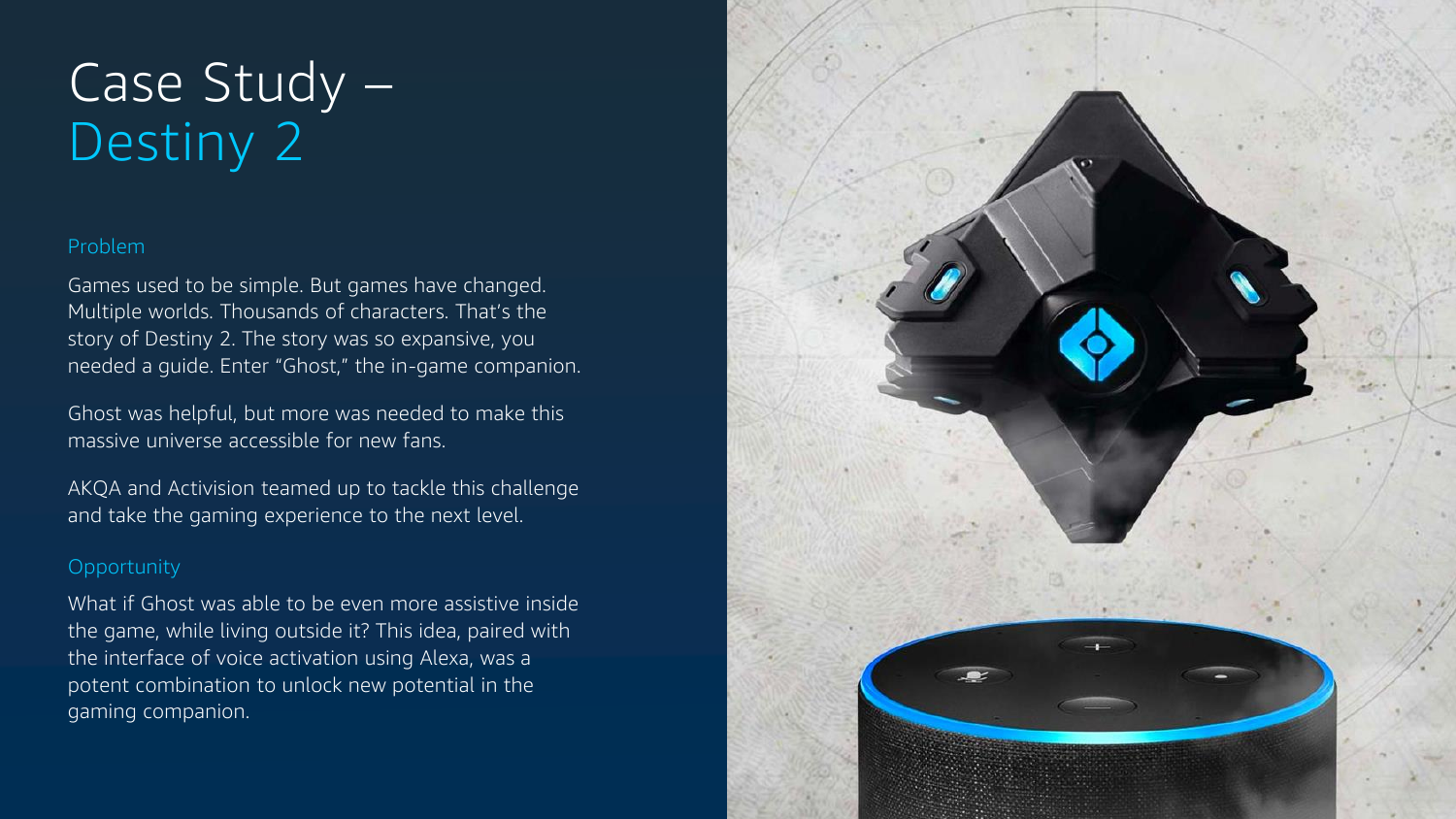# Case Study – Destiny 2

### **Solution**

Ghost comes to life in a gamer's own home as an Alexa skill and limited edition physical product. By pulling actual character data from Bungie's game servers, the skill's AI provides completely custom advice, generating millions of possible variations for what to do next based on previous gameplay. Voiced by the in-game actor, the skill can change what's happening in the game in real time - enabling players to manage their weapons and armor, learn more about the virtual world of Destiny 2, even send friends messages to come online and play.

One of the most immersive gaming companions ever made, Ghost on Alexa puts gaming at the center of the smart home, helping fans build a personal connection to the game while simplifying their gaming experience. It also pushed the limits of what's possible with Amazon Echo – connecting voice-activated commands seamlessly with the billion-dollar gaming industry.

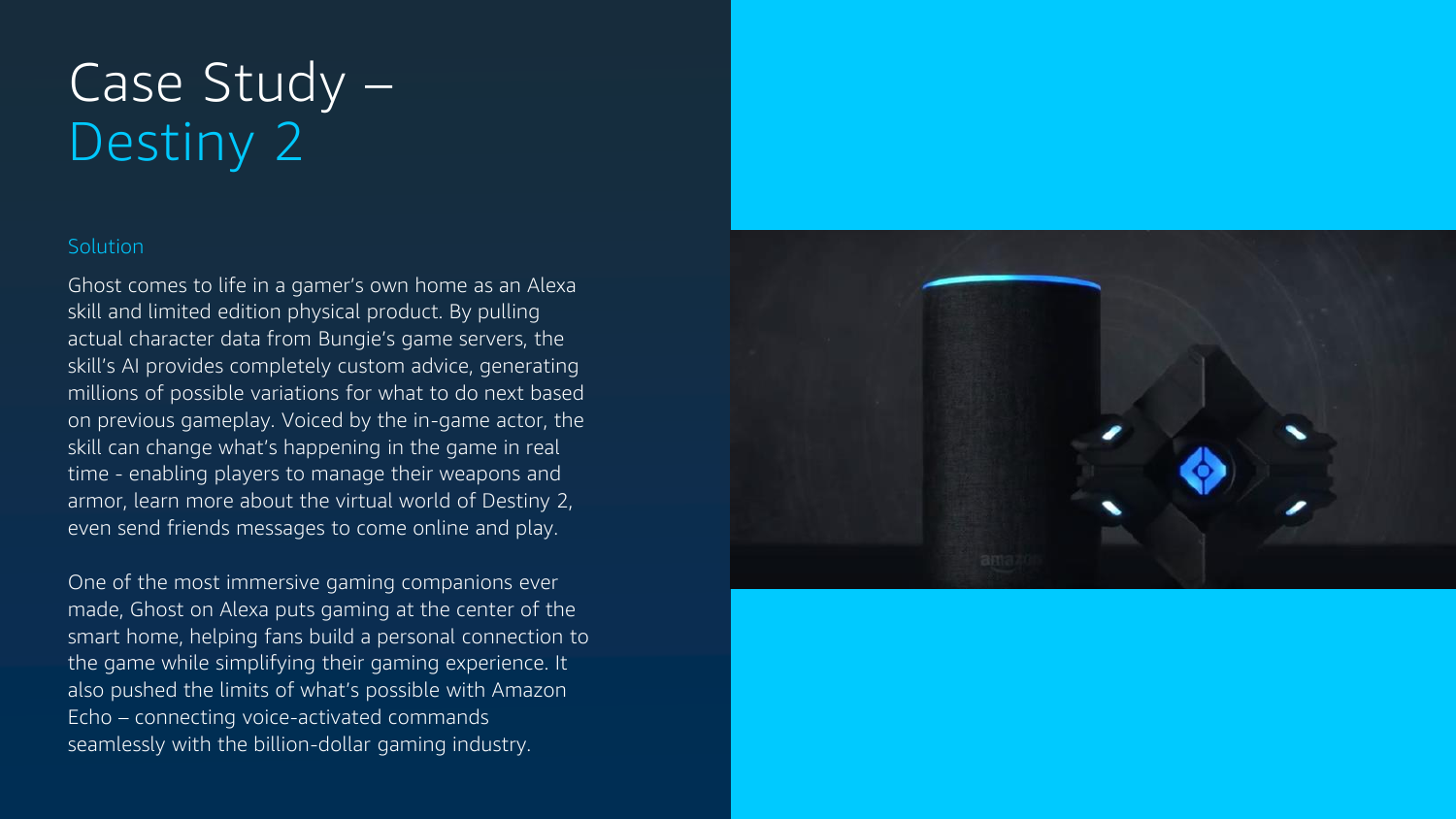



By LISA EADICICCO November 30, 2017

Voice assistants like Amazon's Alexa have always invited comparisons to robotic companions and artificially intelligent helpers from science fiction. Perhaps then it comes as no surprise that video game makers are seeing an opportunity in Alexa - specifically when it comes to Destiny 2.

Ad 1

**MORE VIDEOS** 

 $\blacktriangleleft$ 

 $0:05 / 0:15$ 







Activision, the gaming company behind Destiny 2, coordinated a launch PR campaign coinciding with Amazon's annual re:Invent conference. This included a launch video and destination website, supported by TV spots, email marketing, a co -branded game page on Amazon.com and Alexa in -app promotion.

Gaming influencers also received complimentary copies of the limited edition hardware to test, review and share with their fans and followers.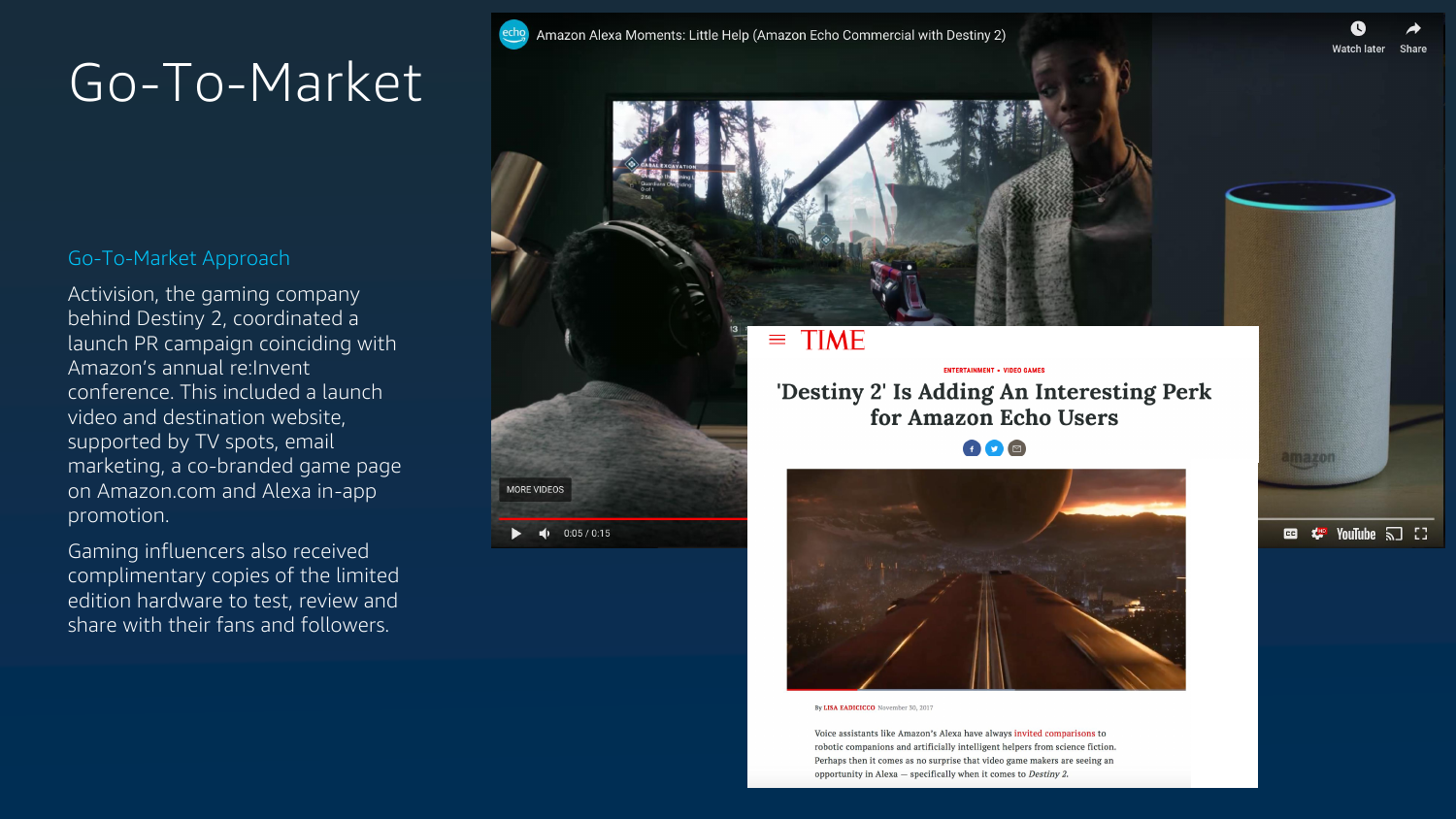# Case Study Video



Trouble viewing the video? Paste this link into your browser. https://youtu.be/MLmkfQwgNoY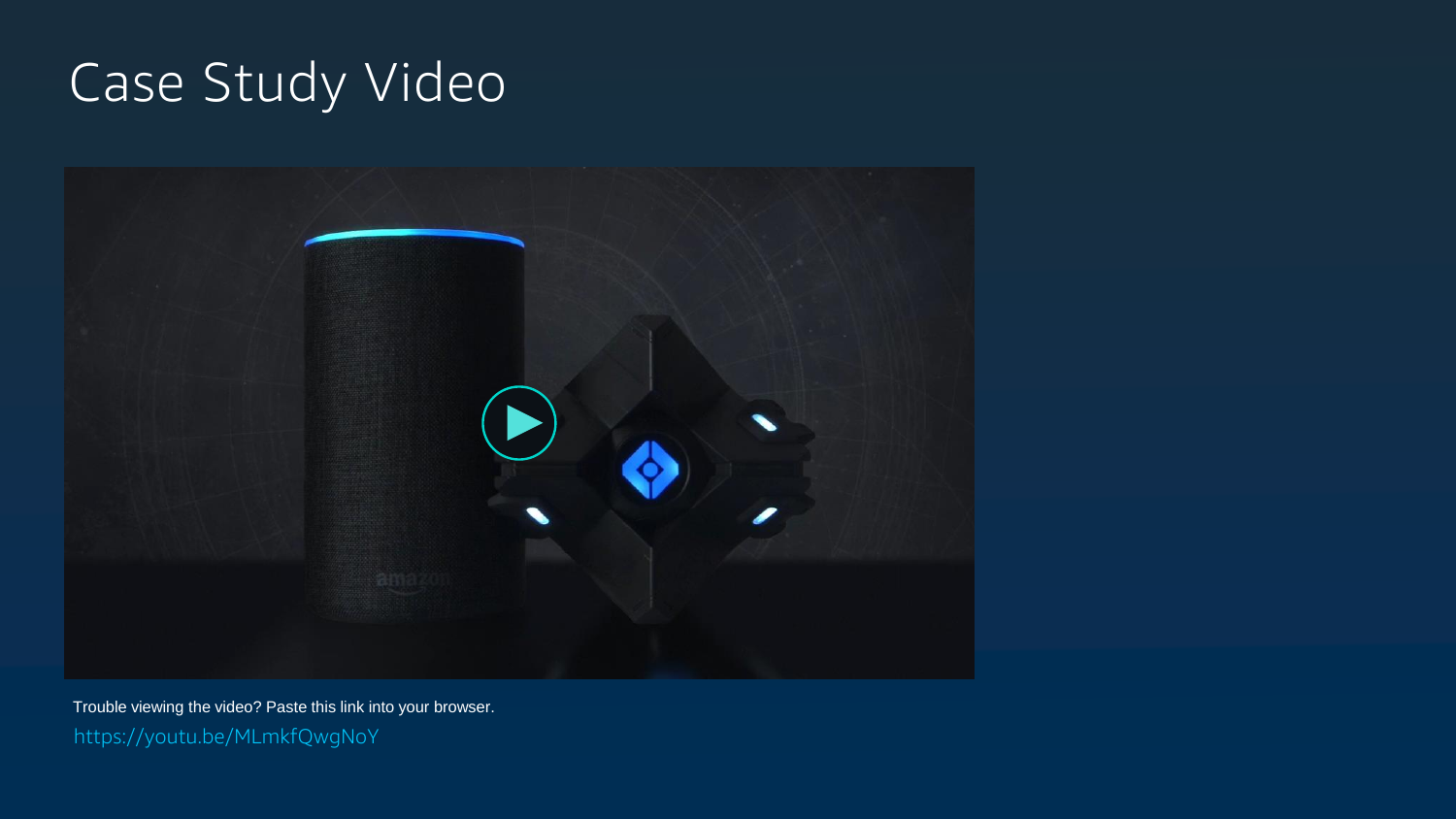### Results\*

#1

Source: AKOA



Source: AKQA

### Voice commands given so far

1M+ 400M+

Impressions, with coverage in The Verge, Rolling Stone and more

Source: AKQA

# Winner

Cannes Silver Lion, Digital Craft Lions – Innovative Use of Technology

Source: Cannes Lions

### \*At time of Case Study Launch